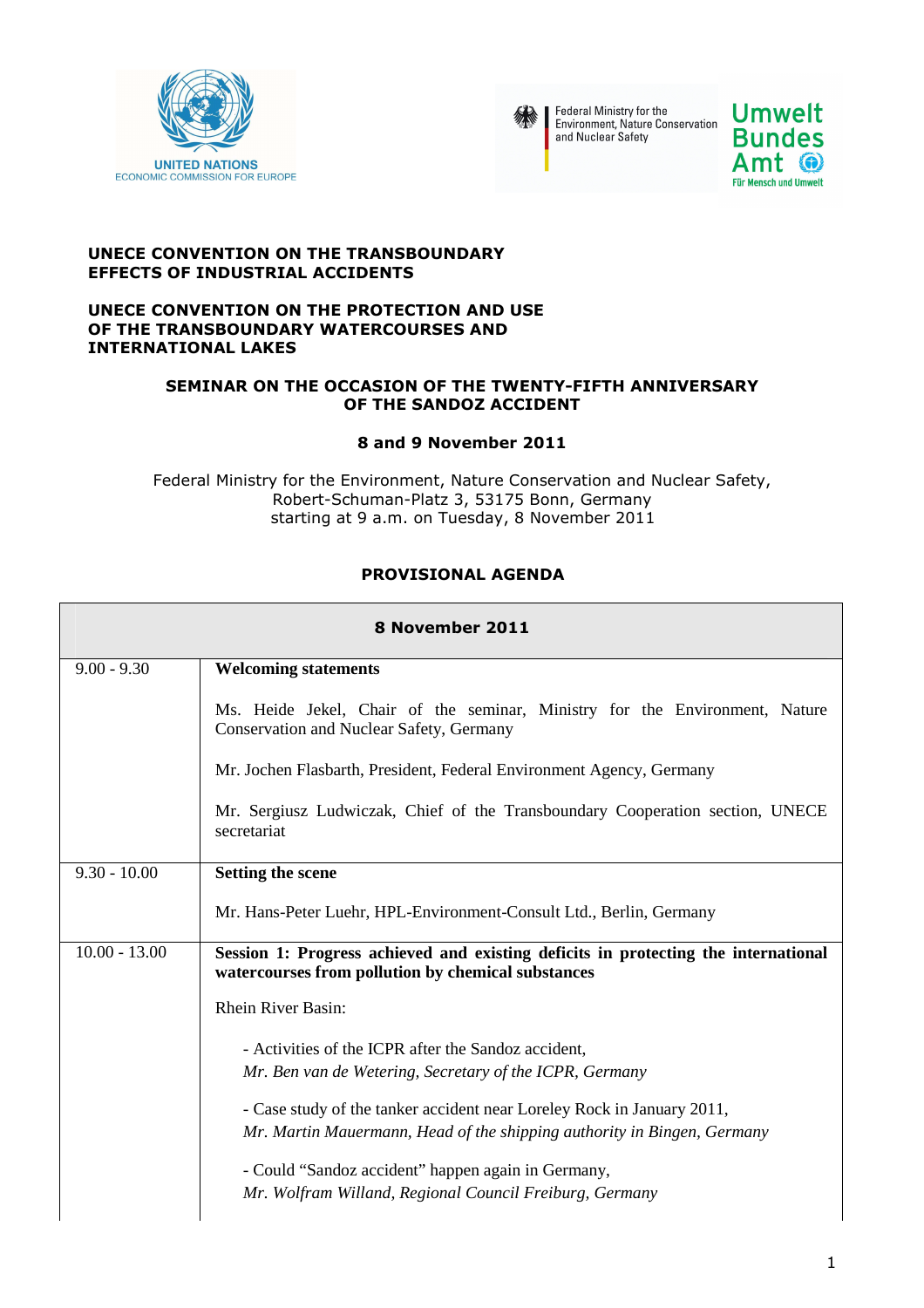|                 | Danube River Basin:                                                                                                                                                                                                                                    |
|-----------------|--------------------------------------------------------------------------------------------------------------------------------------------------------------------------------------------------------------------------------------------------------|
|                 | - Experience in the accident prevention and control with the focus on the lessons<br>learned from the major past accidents in the Danube River Basin,<br>Ms. Mihaela Popovici and Mr. Igor Liska, ICPDR                                                |
|                 | Chu Talas River Basin:                                                                                                                                                                                                                                 |
|                 | - Experience of the Chu Talas Commission,                                                                                                                                                                                                              |
|                 | Mr. Ilyas Kazykeev, Head of the Taravodhoz, Kazakhstan                                                                                                                                                                                                 |
| $11.15 - 11.45$ | Coffee-break                                                                                                                                                                                                                                           |
|                 |                                                                                                                                                                                                                                                        |
| $11.45 - 13.00$ | Amur River Basin:                                                                                                                                                                                                                                      |
|                 | - Presentation on the progress achieved and existing deficits,<br>Mr. Alexander Moskalenko GCE Group                                                                                                                                                   |
|                 | The view of the progress achieved and existing deficits in protecting the international<br>watercourses from pollution by chemical substances from the industry perspective,<br>Mr. Gerhard Zimmer, Cefic European Chemical Industry Council           |
|                 | The view of the progress achieved and existing deficits in protecting the international<br>watercourses from pollution by chemical substances from the NGO perspective in<br>Georgia, Ms. Nino Shavgulidze, Caucasian Environmental NGO Network (CENN) |
|                 |                                                                                                                                                                                                                                                        |
| $13.00 - 14.30$ | Lunch                                                                                                                                                                                                                                                  |
| $14.30 - 16.30$ | Session 2: Possible ways forward for addressing the existing deficiencies/challenges<br>in protecting the international watercourses from pollution by chemical substances                                                                             |
|                 | Overview of the deficiencies/challenges identified in the presentations of the session I -<br>presentation and discussion.                                                                                                                             |
|                 | The discussion should focus on identifying up to 8 main deficiencies/challenges that will<br>be taken up during the two panel discussions (30 min)                                                                                                     |
|                 | Panel 1: Challenges in the Western European countries<br>Moderator: Mr. Sergiusz Ludwiczak, Chief of the Transboundary Cooperation Section,<br><b>UNECE</b> secretariat                                                                                |
| $16.00 - 16.30$ | Coffee-break                                                                                                                                                                                                                                           |
| $16.30 - 17.30$ | <b>Session 2 (continuation)</b>                                                                                                                                                                                                                        |
|                 | Panel 2: Challenges in the Eastern European countries<br>Moderator: Mr. Massimo Cozzone, Ministry of the Environment Land and Sea, Italy                                                                                                               |
| $17.30 - 18.00$ | Presentation on the risk management                                                                                                                                                                                                                    |